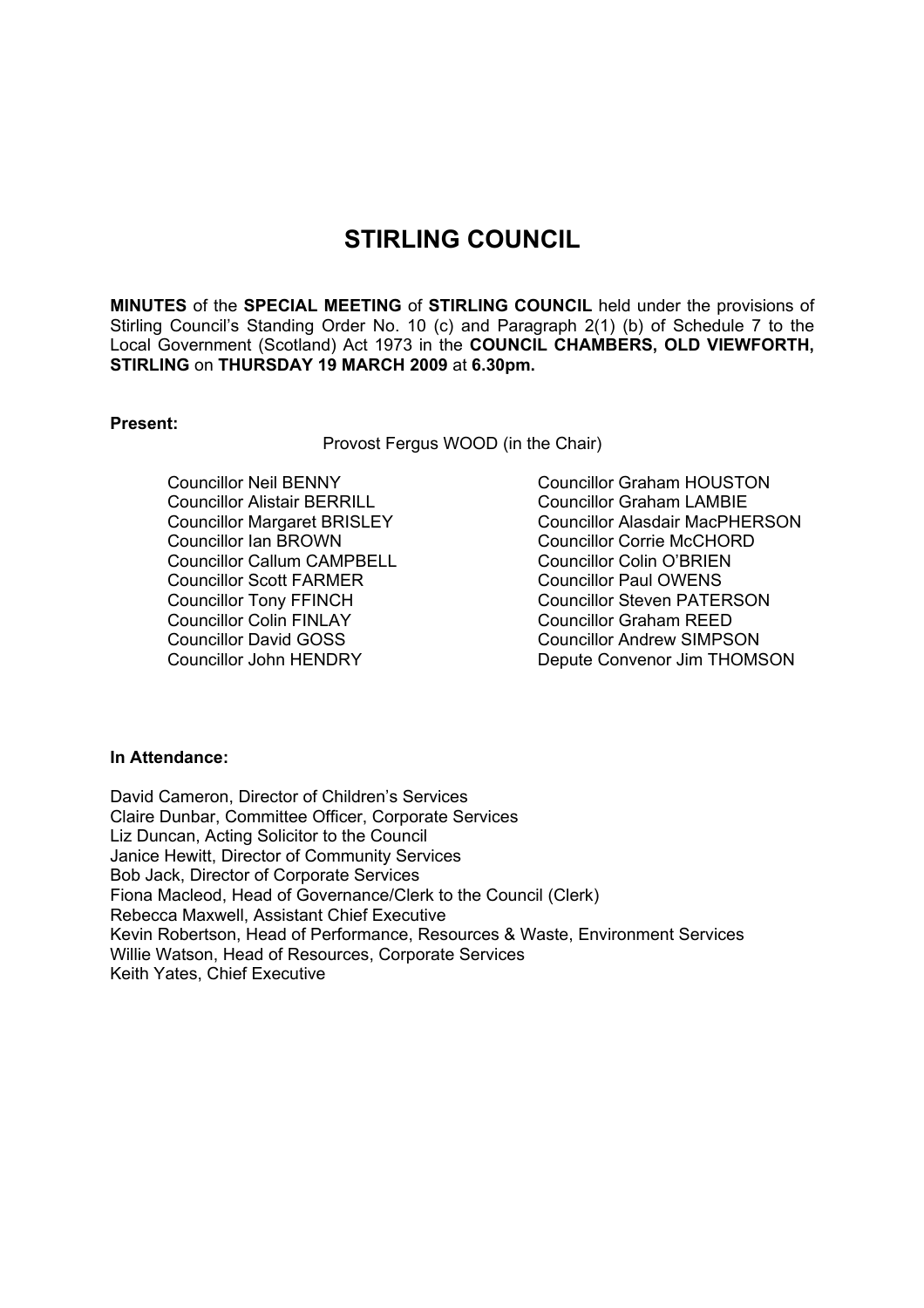## **SC327 CLOSURE OF CARE HOMES**

#### **Motion**

"That the Council cancels its plan to close care homes at Beech Gardens and Wellareen."

Moved by Councillor Corrie McChord, seconded by Councillor Ian Brown

#### **Amendment**

"That Council resolves:

- (a) that no care home will be closed without proper consultation;
- (b) that no care home resident will be moved without their agreement;

Council believes that the current balance of social care in Stirling is unsustainable, inefficient and fails to deliver the care that people want.

Council reaffirms its intention to move as quickly as possible to shift the balance of social care significantly away from residential care to care at home and therefore instructs that officers should continue to work towards a significant reduction in residential care and increase in care at home over the next few years.

Council recognises that this is a challenging agenda and that there will inevitably be concern on the part of residents, relatives, carers and staff about any changes to current arrangements. However, Council believes that with proper planning and consultation, the process of change can be sensitively managed so as to address concerns."

Moved by Councillor Graham Houston, seconded by Councillor Steven Paterson

The Leader of the Administration and the Leader of the Conservative Group apologised for the anxiety caused by the proposal to close the care homes at Beech Gardens and Wellgreen before proper consultation had been carried out.

There was discussion on the need to change the balance and standard of social care and to develop long term care strategies for the growing elderly population within increasingly limited resources.

On the roll being called, the Members present voted as follows:-

#### For the Amendment (7)

Councillor Scott Farmer Councillor Graham Houston Councillor Graham Lambie Councillor Alasdair MacPherson Councillor Steven Paterson Depute Convenor Jim Thomson Provost Fergus Wood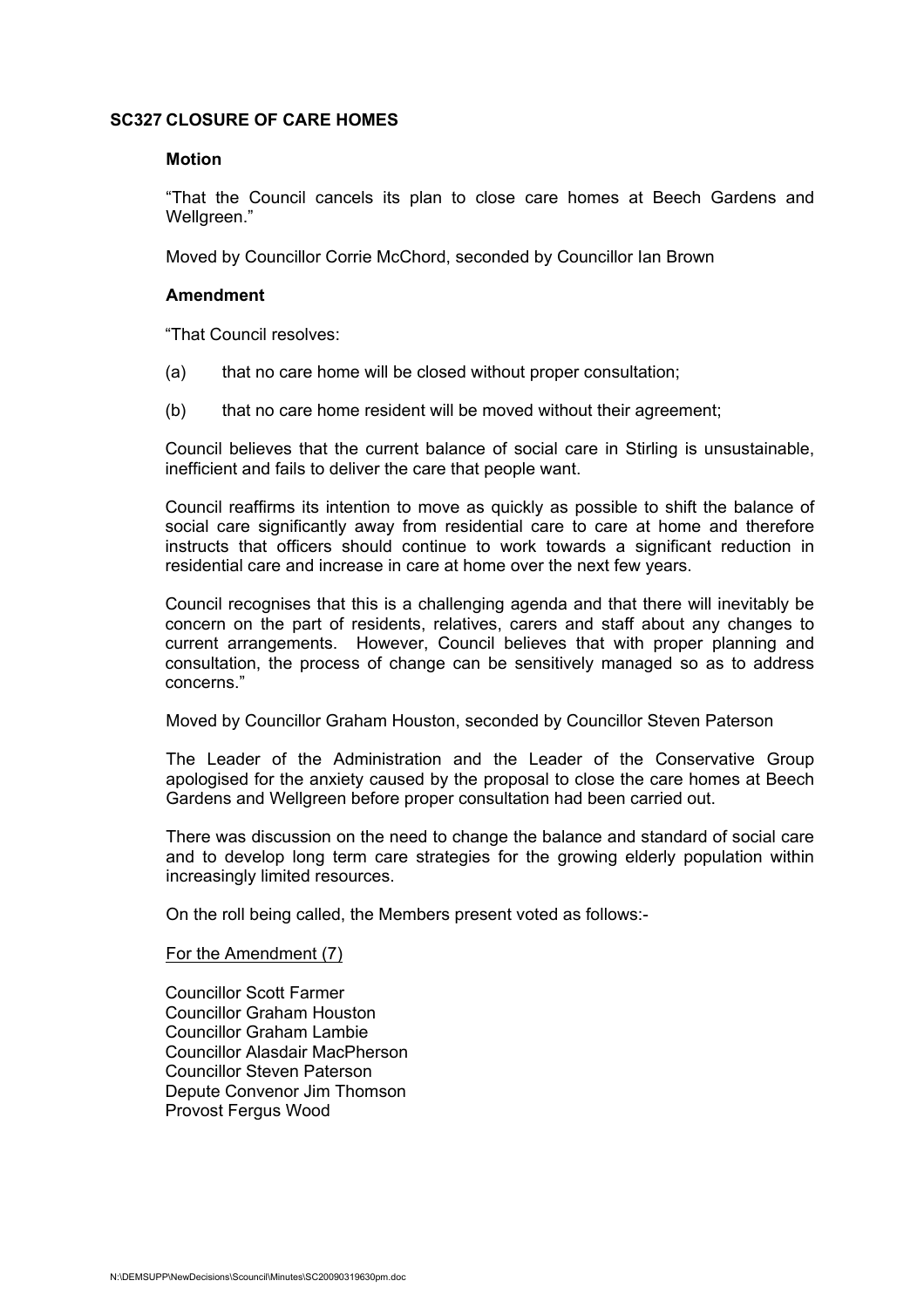#### Against the Amendment (14)

Councillor Neil Benny Councillor Alistair Berrill Councillor Margaret Brisley Councillor Ian Brown Councillor Callum Campbell Councillor Tony Ffinch Councillor Colin Finlay Councillor David Goss Councillor John Hendry Councillor Corrie McChord Councillor Colin O'Brien Councillor Paul Owens Councillor Graham Reed Councillor Andrew Simpson

The Amendment fell by 14 votes to 7 votes

## **Decision**

The Motion was approved without the need for a roll call vote, and accordingly the Council agreed to cancel its plan to close care homes at Beech Gardens and Wellgreen.

## **SC328 SCRUTINY INTO COMMUNITY SERVICES LONG TERM CARE STRATEGY**

#### **Motion**

- "That the Council appoints four members to a four-party scrutiny group to consider and prepare options for a long term care strategy in the Stirling Council Area. That full terms of reference for the scrutiny panel will be brought back to the next statutory Council meeting – taking cognisance of :
- a) the future care needs of the elderly population of Stirling.
- b) the way in which we deliver these care needs for our elderly population.
- c) current and future practice in terms of looking after people in their own homes.
- d) how best to manage the transition to any new model of care provision.
- e) the financial situation."

Moved by Councillor Graham Reed, seconded by Councillor Alistair Berrill

## **Amendment**

"That the Council:-

1. appoints four members to a four-party scrutiny group to consider and prepare options for a long term care strategy in the Stirling Council Area. That full terms of reference for the scrutiny panel will be brought back to the next statutory Council meeting – taking cognisance of :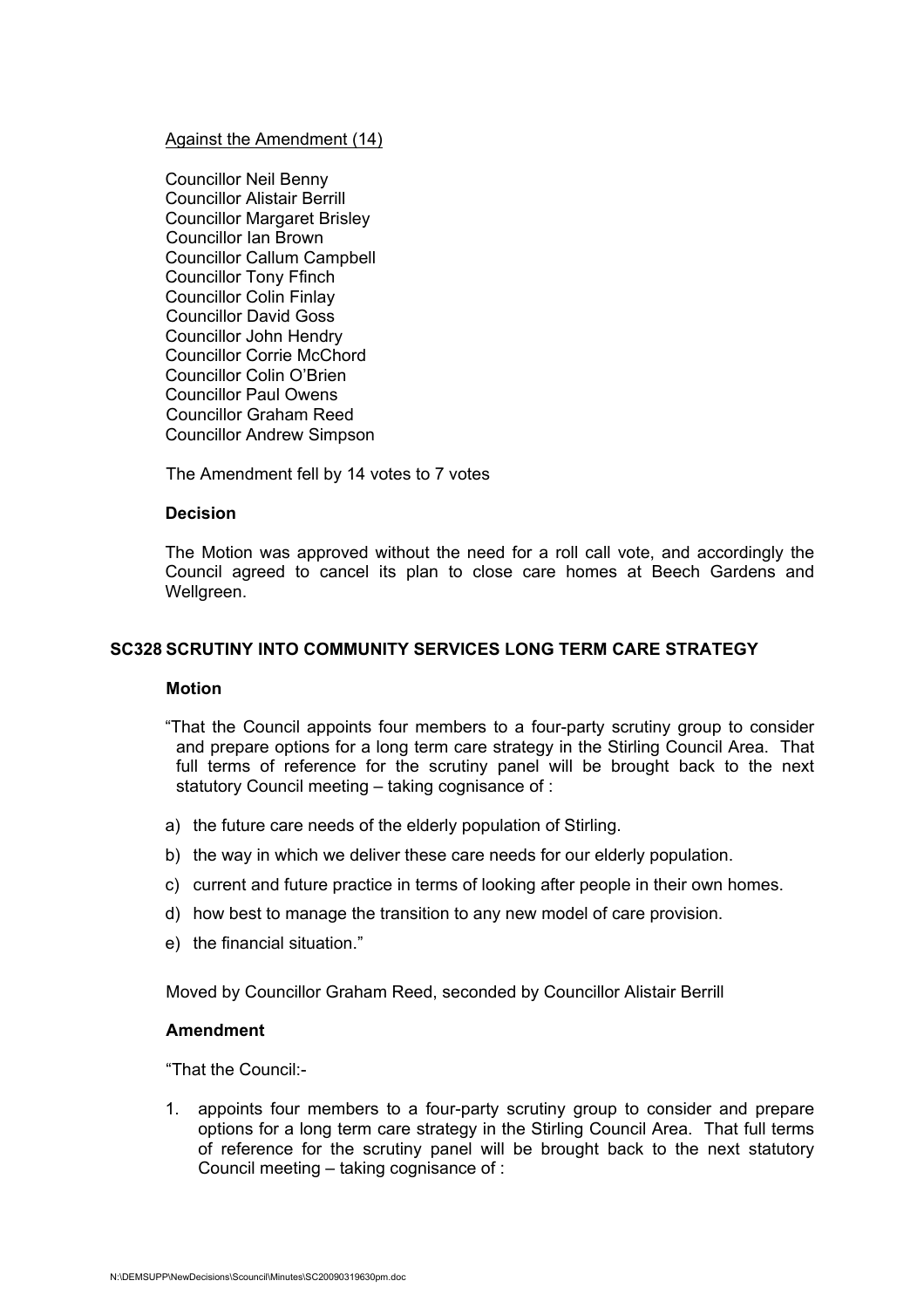- a) the future care needs of the elderly population of Stirling.
- b) the way in which we deliver these care needs for our elderly population.
- c) current and future practice in terms of looking after people in their own homes.
- d) how best to manage the transition to any new model of care provision.
- e) the financial situation.
- 2. acknowledges the extensive work already undertaken in this area (for example the report on the Multi-Agency Inspection of Older People's Services in Forth Valley (MAISOP), the Social Work Inspection Agency – Self Evaluation Questionnaire, the Social Care Change Programme) and agrees that in carrying out the review exercise, this should be the starting point for the Scrutiny Panel, and
- 3. agrees that the Scrutiny Panel be required to bring forward its final report, with recommendations, to Council on 25 June 2009."

Moved by Councillor Graham Houston, seconded by Councillor Steven Paterson

The proposer and seconder of the Motion agreed to withdraw the Motion and support the terms of the Amendment.

Suggestions were made that the scrutiny should be informed by, amongst others, the Older People's Reference Group, the lay members of the Community Health Partnership, Trade Unions and CARE.

#### **Decision**

The Amendment was unanimously approved without the need for a roll call vote, and accordingly the Council agreed:-

- 1. to appoint four members to a four-party scrutiny group, comprising Councillor Neil Benny, Councillor Ian Brown, Councillor John Hendry and Councillor Graham Houston, to consider and prepare options for a long term care strategy in the Stirling Council Area. That full terms of reference for the scrutiny panel would be brought back to the next statutory Council meeting – taking cognisance of :
	- f) the future care needs of the elderly population of Stirling.
	- g) the way in which we delivered these care needs for our elderly population.
	- h) current and future practice in terms of looking after people in their own homes.
	- i) how best to manage the transition to any new model of care provision.
	- j) the financial situation.
- 2. to acknowledge the extensive work already undertaken in this area (for example the report on the Multi-agency Inspection of Older People's Services in Forth Valley (MAISOP), the Social Work Inspection Agency – Self Evaluation Questionnaire, the Social Care Change Programme) and agree that in carrying out the review exercise, this should be the starting point for the Scrutiny Panel, and